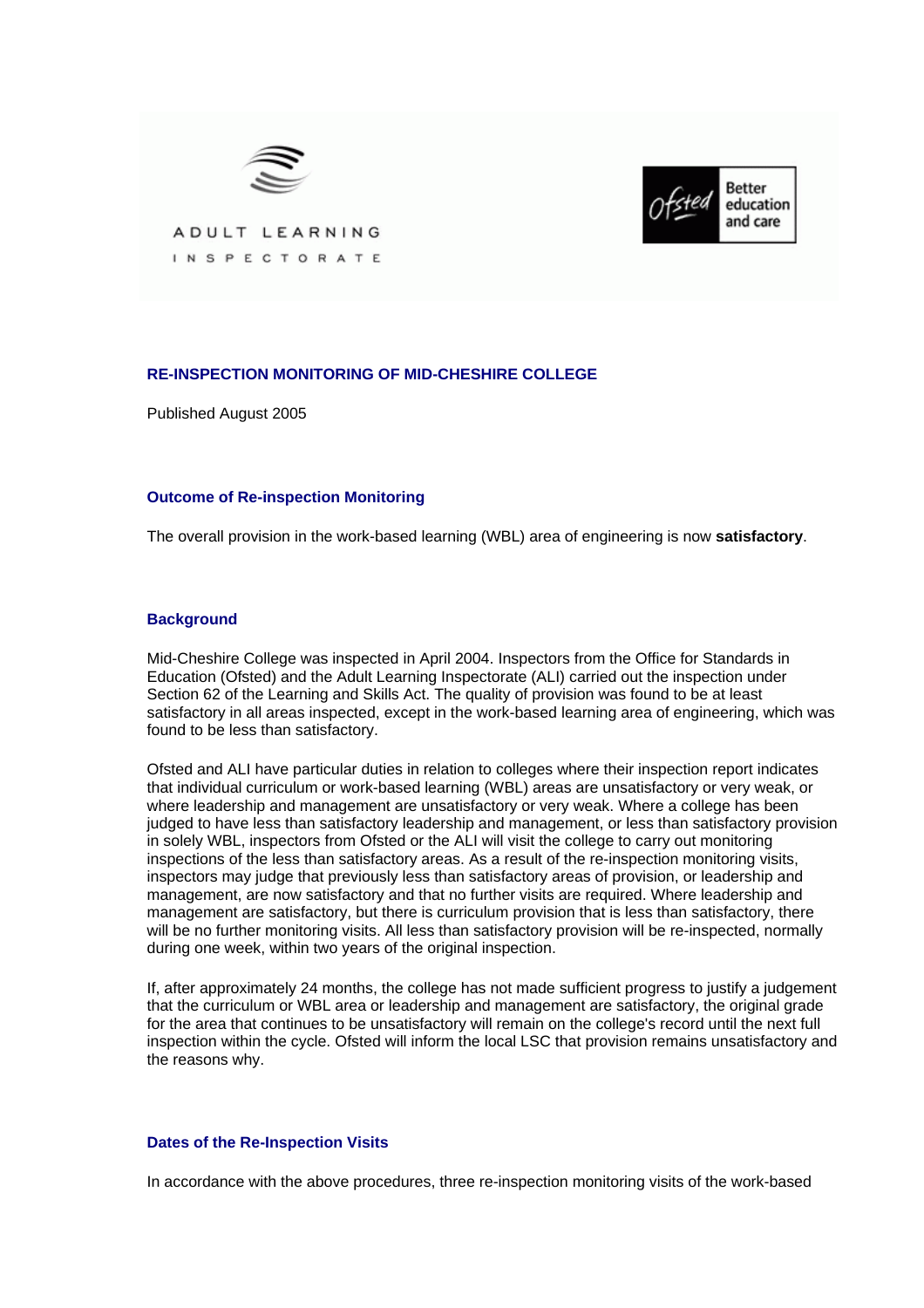learning area of engineering took place on 20-21 October 2004, 26-27 April 2005 and 12-13 July 2005.

## **Work-based learning in engineering**

In the April 2004 inspection, the quality of provision in this area was judged to be unsatisfactory. The following weaknesses relevant to WBL engineering were identified during the inspection:

- low pass rates at levels 1 and 2 in performing engineering operations
- slow progress by advanced modern apprentices
- inadequate monitoring of employers in work-based learning
- employers' poor understanding of the NVQ
- unsatisfactory monitoring of equal opportunities in employers' premises and at progress reviews
- lack of internal verification on work-based learning programmes for a six month period during 2003.

Following the re-inspection monitoring visits, inspectors judge that progress has been made in addressing the above weaknesses and that overall provision in this area is now **satisfactory**.

Pass rates for work-based learners taking performing engineering operations (PEO) are improving and are significantly better than those achieved by learners taking the same qualification in the rest of the college.

Progress in completing apprenticeship frameworks is now satisfactory. The average time taken to complete the framework has reduced significantly since the inspection.

The number of learners still in training beyond their expected end date fell from 23% in July 2004 to 13% in July 2005. The number of frameworks being completed is increasing. The success rate is still not good, but is clearly improving.

There has been good progress in addressing the weaknesses relating to key skills. The approach is flexible, with key skills being integrated for engineering, but delivered discretely for motor vehicle learners. They start earlier, make better progress, and they are more aware of what needs to be